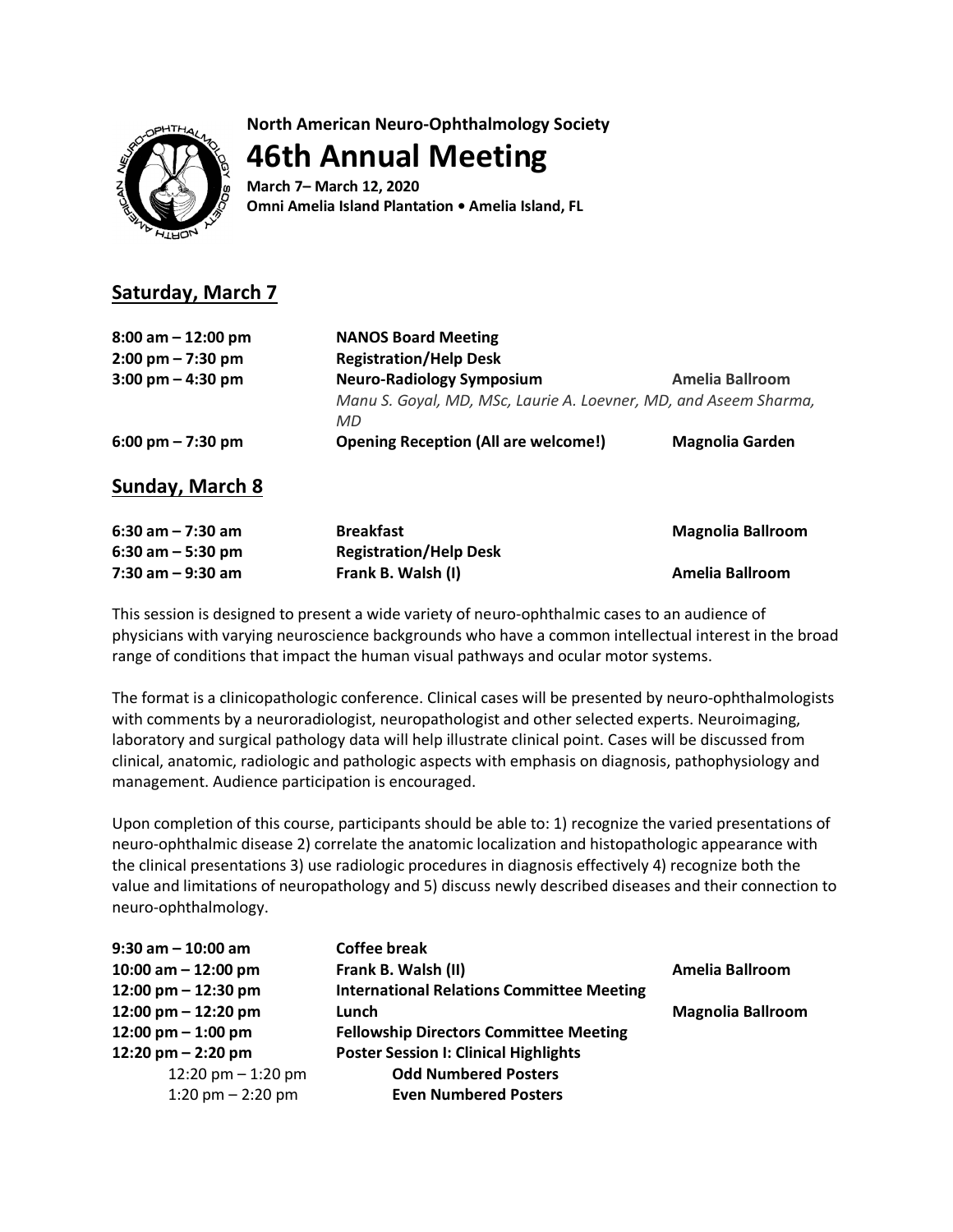| $2:20 \text{ pm} - 3:00 \text{ pm}$ | <b>Business Meeting</b><br>NANOS's Strategic Plan will be presented. All NANOS members are<br>encouraged to attend. | Amelia Ballroom |
|-------------------------------------|---------------------------------------------------------------------------------------------------------------------|-----------------|
| $3:00 \text{ pm} - 5:15 \text{ pm}$ | Frank B. Walsh (III)                                                                                                | Amelia Ballroom |
| 5:30 pm $-$ 6:00 pm                 | <b>Walsh Committee Meeting</b>                                                                                      |                 |
| 5:45 pm $-$ 6:45 pm                 | <b>Members-in-Training Reception</b>                                                                                |                 |
|                                     | (All students, residents and fellows-in-training are encouraged to<br>attend)                                       |                 |
| $6:45$ pm $- 7:45$ pm               | YONO Social Hour (this event is not financially supported by NANOS)                                                 |                 |

## **Monday, March 9**

| $6:00$ am $-6:45$ am | Yoga                              |                          |
|----------------------|-----------------------------------|--------------------------|
| $6:30$ am $-7:30$ am | <b>Breakfast</b>                  | <b>Magnolia Ballroom</b> |
| $6:30$ am $-7:30$ am | <b>Breakfast with the Novices</b> | <b>Magnolia Ballroom</b> |

Join us in the reserved YONO area at breakfast for table discussions led by senior members and /or YONOs to discuss topics relevant to aspiring or current YONOs.

| $6:30$ am $-5:00$ pm    | <b>Registration/Help Desk</b>                              |                                                           |
|-------------------------|------------------------------------------------------------|-----------------------------------------------------------|
| $6:30$ am $- 7:30$ am   | NOVEL/Editorial Board/Curriculum Committee Veranda AB      |                                                           |
|                         | <b>Meeting</b>                                             |                                                           |
| $7:30$ am $-9:30$ am    | <b>Hot Topics</b>                                          | Amelia Ballroom                                           |
|                         | Moderators: Julie Falardeau, MD and Devin Mackay, MD       |                                                           |
| $7:30$ am $-7:35$ am    | <b>Introduction</b>                                        |                                                           |
| 7:35 am - 7:55 am       | MBcHB, FRCOphth                                            | I Have an Empty Sella, What Does This Mean? Susan Mollan, |
| $7:55$ am $-8:15$ am    | DOA, Wolfram, Is It All the Same? Nancy Newman, MD         |                                                           |
| $8:15$ am $-8:50$ am    | <b>AION Precipitants</b>                                   |                                                           |
|                         | Nocturnal Hypotension, Anthony Arnold, MD                  |                                                           |
|                         | <b>Obstructive Sleep Apnea, Clare Fraser, FRANZCO</b>      |                                                           |
|                         | PDE5 Inhibitors, Howard Pomeranz, MD, PhD                  |                                                           |
|                         | Cataract Surgery, Helen Danesh-Meyer, MD, PhD              |                                                           |
| $8:50$ am $-9:10$ am    | Vessel Imaging for the Diagnosis of Giant Cell Arteritis,  |                                                           |
|                         | François-Xavier Borruat, MD                                |                                                           |
| $9:10$ am $-9:30$ am    | Q&A                                                        |                                                           |
| $9:30$ am $-10:00$ am   | <b>Coffee with Exhibitors</b>                              | <b>Magnolia Ballroom</b>                                  |
| 10:00 am $-$ 12:00 pm   | Telemedicine and Neuro-Ophthalmology 20/20 in 2020         |                                                           |
|                         | Moderators: Melissa W. Ko, MD, FAAN, CPE and Kevin Lai, MD |                                                           |
| $10:00$ am $- 10:10$ am |                                                            | Telemedicine 20/20 in 2020: How Far Have We Come, Where   |
|                         | Are We Headed and How Is It Relevant to Neuro-             |                                                           |
|                         | Ophthalmology? Melissa W. Ko, MD, FAAN, CPE                |                                                           |
| $10:10$ am $-10:55$ am  |                                                            | Panoramic View of a System-Wide Telemedicine Program at   |
|                         | Johns Hopkins University Ingrid Zimmer-Galler, MD          |                                                           |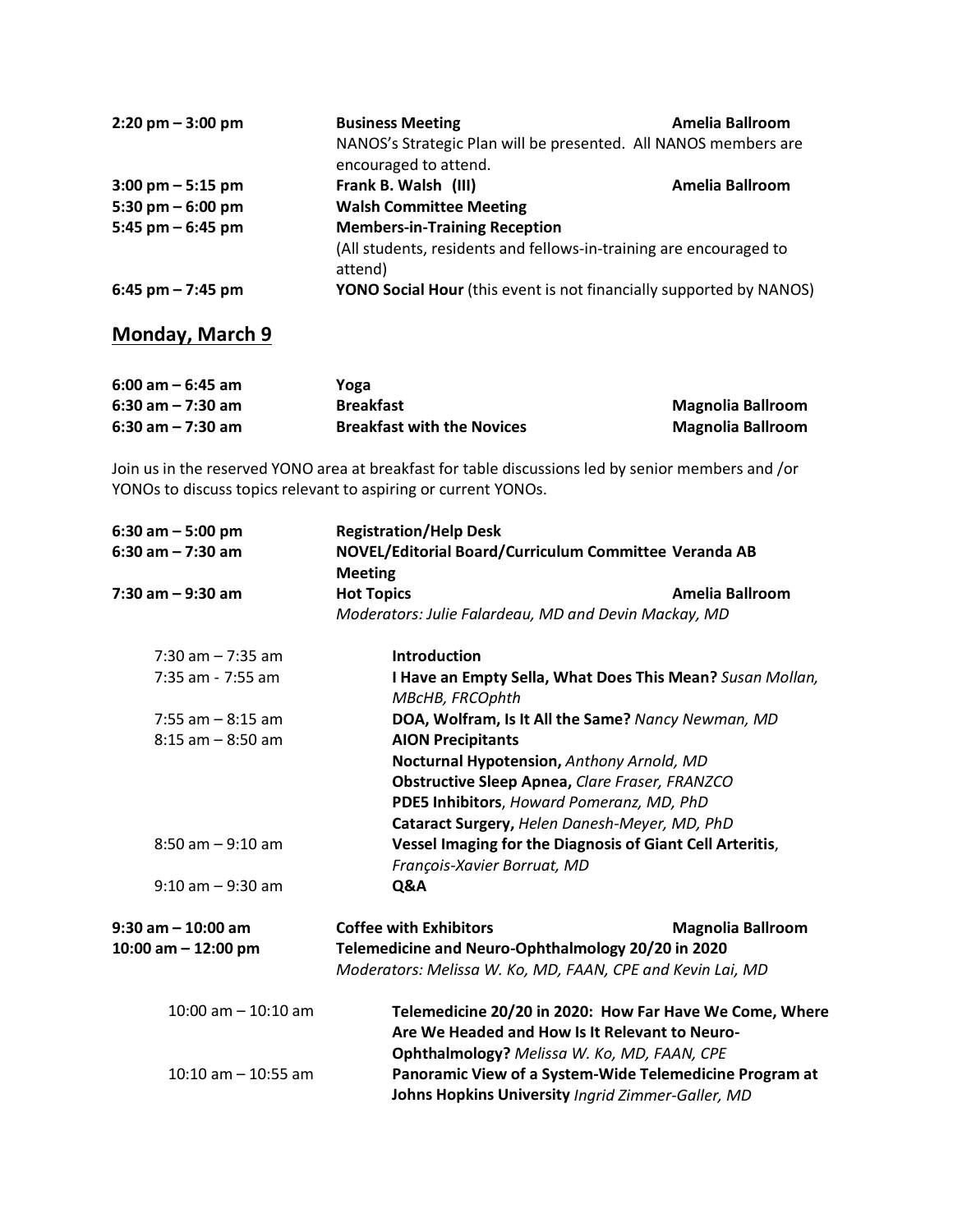| 10:55 am $-$ 11:00 am               | DO                                                                   | Teleconsultation in the ED for Neuro-Otology at JHU Dan Gold, |
|-------------------------------------|----------------------------------------------------------------------|---------------------------------------------------------------|
| $11:00$ am $-11:15$ am              | Telemedicine: Does It Pay to Play? Billing, Coding,                  | Reimbursement Ingrid Zimmer-Galler, MD and Kevin Lai, MD      |
| 11:15 am $-$ 11:30 am               |                                                                      | Telestroke: The Mayo Clinic Model Michelle P. Lin, MD, PhD    |
| 11:30 am $-$ 11:35 am               | <b>Neuro-Ophthalmology Digital Consultations: The Stanford</b>       |                                                               |
|                                     | Model Heather Moss. MD, PhD                                          |                                                               |
| 11:35 am $-$ 11:40 am               |                                                                      | Tele-Neuro-Ophthalmology 20/20: Is It Time? Melissa W. Ko,    |
|                                     | MD, FAAN, CPE                                                        |                                                               |
| 11:40 am $-$ 12:00 pm               | <b>Panel Discussion/Q&amp;A</b>                                      |                                                               |
| 12:15 pm $-$ 1:00 pm                | <b>Working lunch (advanced registration required)</b>                |                                                               |
| 12:15 pm - 1:00 pm                  | Update ABO Certification/Re-certification, Jane                      |                                                               |
|                                     | Bailey, MD, and Lanning Kline, MD                                    |                                                               |
| 12:15 pm - 1:00 pm                  | <b>Update ABPN Certification/Re-certification, Christopher</b>       |                                                               |
|                                     | Glisson, DO, MS, FAAN and Heather Moss, MD, PhD                      |                                                               |
| $1:00 \text{ pm} - 2:30 \text{ pm}$ | <b>WIN Symposium on Leadership</b>                                   |                                                               |
| 2:30 pm - 4:45 pm                   | <b>Coding and Billing Symposium (advanced registration required)</b> |                                                               |
|                                     | Moderators: Mark Moster, MD and John Pula, MD                        |                                                               |
| $2:30$ pm $-4:45$ pm                | Coding and Billing Sue Vicchrilli, AAO Director, Coding and          |                                                               |
|                                     | Reimbursement                                                        |                                                               |
| $2:30 \text{ pm} - 4:45 \text{ pm}$ | <b>International Symposium</b>                                       | <b>Cumberland Ballroom</b>                                    |
| 5:00 pm $-7:00$ pm                  | <b>Scientific Platform Session I</b>                                 | <b>Magnolia Ballroom</b>                                      |
| Tuesday, March 10                   |                                                                      |                                                               |
| 6:00 am – 6:45 am                   | Yoga                                                                 |                                                               |
| 6:30 am - 7:30 am                   | <b>Breakfast</b>                                                     | <b>Magnolia Ballroom</b>                                      |
| $6:30$ am $-5:00$ pm                | <b>Registration/Help Desk</b>                                        |                                                               |
| 6:30 am - 7:30 am                   | <b>JNO Editorial Board Meeting</b>                                   |                                                               |
| 7:30 am - 9:30 am                   | <b>Scientific Platform Session II</b>                                | <b>Amelia Ballroom</b>                                        |

**9:30 am - 10:00 am Coffee with Exhibitors Magnolia Ballroom 10:00 am – 12:00 pm Scientific Platform Session III Amelia Ballroom 12:00 pm – 12:10 pm JNO Update,** *Laura Balcer, MD, MSCE* **Amelia Ballroom 12:10 pm – 6:00 pm Afternoon free for activities**

**6:00 pm – 6:30 pm Meet the Legends of Neuro-Ophthalmology 6:30 pm – 8:30 pm Poster Session II: Scientific Advancements (light dinner buffet included)** 6:30 pm – 7:30 pm **Odd Numbered Posters** 7:30 pm – 8:30 pm **Even Numbered Posters 8:30 pm – 9:30 pm Abstract Committee Meeting**

## **Wednesday, March 11**

**6:30 am – 7:30 am Breakfast Magnolia Ballroom**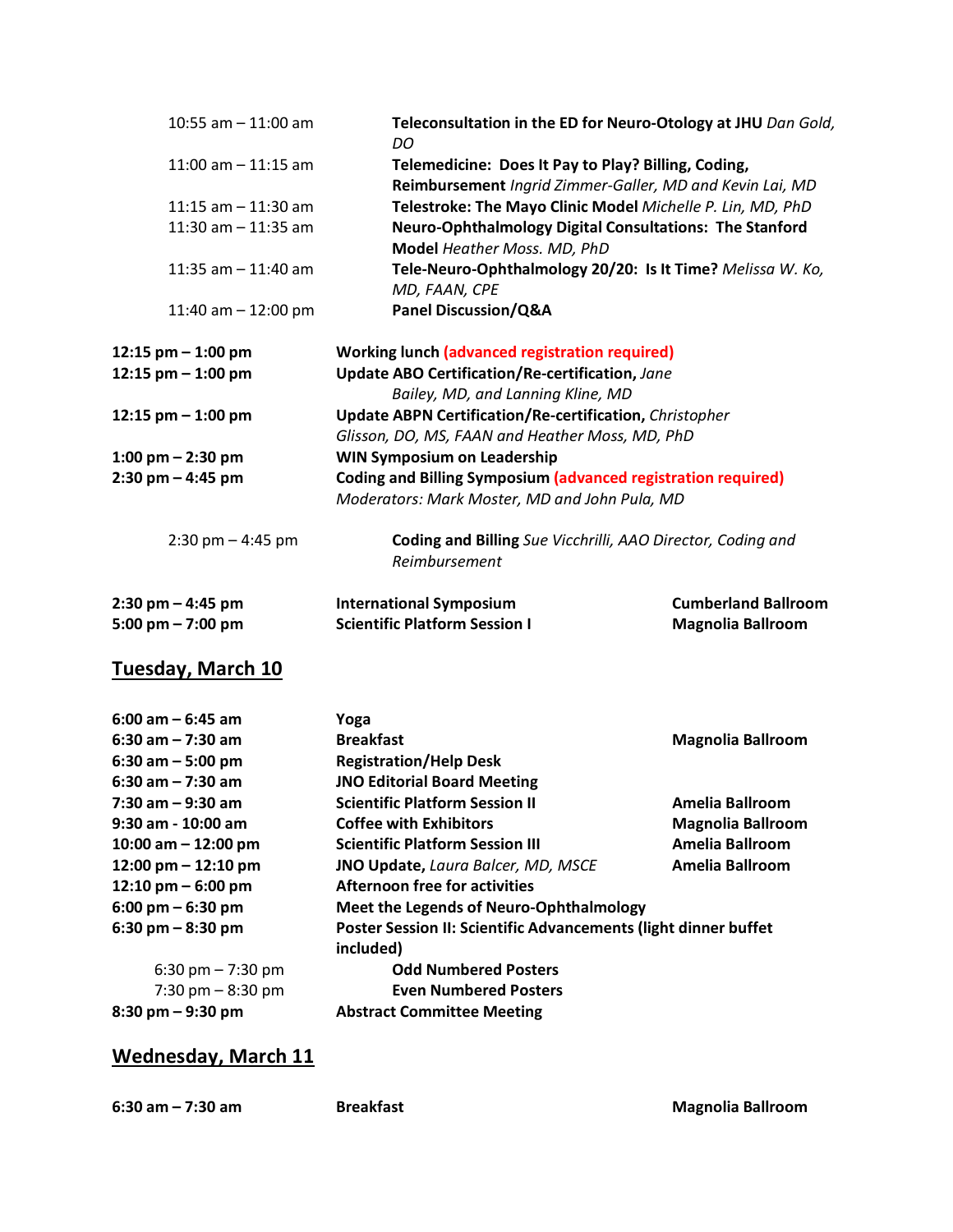**6:30 am – 7:30 am Breakfast with the Novices Magnolia Ballroom**

Join us in the reserved YONO area at breakfast for table discussions led by senior members and /or YONOs to discuss topics relevant to aspiring or current YONOs.

| $6:30$ am $- 7:30$ am                                 | <b>CME Committee Meeting</b>                                                                                       |  |
|-------------------------------------------------------|--------------------------------------------------------------------------------------------------------------------|--|
| $6:30$ am $-5:30$ pm<br><b>Registration/Help Desk</b> |                                                                                                                    |  |
| $7:30$ am $-9:30$ am                                  | Skullbase Disorders and Surgical Approaches Amelia Ballroom<br>Moderators: M. Tariq Bhatti, MD and Vivek Patel, MD |  |
| $7:30$ am $-7:35$ am                                  | Welcome and Symposium Overview M. Tariq Bhatti, MD                                                                 |  |
| $7:35$ am $-8:15$ am                                  | "The Invisible Anatomy;" Exo- and Endophytic Neural Network<br>Amin Kassam, MD                                     |  |
| $8:15$ am $-8:35$ am                                  | Case 1                                                                                                             |  |
|                                                       | Superior Orbital Fissure Mass Vivek Patel, MD                                                                      |  |
|                                                       | Surgical Approach Amin Kassam, MD                                                                                  |  |
|                                                       | Q&A/Discussion M. Tariq Bhatti, MD and Vivek Patel, MD                                                             |  |
| $8:35$ am $-8:55$ am                                  | Case 2                                                                                                             |  |
|                                                       | Chiasmal Compression M. Tariq Bhatti, MD                                                                           |  |
|                                                       | Surgical Approach Amin Kassam, MD                                                                                  |  |
|                                                       | Q&A/Discussion M. Tariq Bhatti, MD and Vivek Patel, MD                                                             |  |
| $8:55$ am $-9:15$ am                                  | Case 3<br>Large Acute Brainstem Hematoma Vivek Patel, MD                                                           |  |
|                                                       | Surgical Approach Amin Kassam, MD                                                                                  |  |
|                                                       | Q&A/Discussion M. Tariq Bhatti, MD and Vivek Patel, MD                                                             |  |
| $9:15$ am $-9:25$ am                                  | New Frontiers: Vertical Rami of the Superior Longitudinal                                                          |  |
|                                                       | <b>Fasciculus and the White Matter Chassis: A Functional</b>                                                       |  |
|                                                       | Anatomic Perspective of the Subcortical Neural Network Amin                                                        |  |
|                                                       | Kassam, MD                                                                                                         |  |
| $9:25$ am $-9:30$ am                                  | Closing Remarks, Review M. Tariq Bhatti, MD and Vivek Patel,<br><b>MD</b>                                          |  |
| $9:30$ am $-10:00$ am                                 | <b>Coffee with Exhibitors</b>                                                                                      |  |
| 10:00 am $-$ 11:25 am                                 | 2020: What's New in Low Vision<br>Amelia Ballroom                                                                  |  |
|                                                       | Moderators: Marie D. Acierno, MD and Joseph F. Rizzo III, MD                                                       |  |
|                                                       |                                                                                                                    |  |
| $10:00$ am $- 10:25$ am                               | Visual Neuro-Rehabilitative Approaches: Rehabilitative<br>Strategies and the Role in How One Develops, Adapts, and |  |
|                                                       | Responds to Injury in the Visual System Lotfi B. Merabet, OD,                                                      |  |
|                                                       | PhD, MPH                                                                                                           |  |
| 10:25 am $-$ 10:50 am                                 | <b>Virtual Reality: How to Assess Functional Vision Performance</b>                                                |  |
|                                                       | in Patients With Neurological Injury Lotfi B. Merabet, OD, PhD,                                                    |  |
|                                                       | <b>MPH</b>                                                                                                         |  |
| 10:50 am $-$ 11:05 am                                 | Visual Prosthetics: Enabling Technology to Give Sight to the                                                       |  |
|                                                       | Visually Impaired Joseph F. Rizzo III, MD                                                                          |  |
| 11:05 am $-$ 11:15 am                                 | <b>Visual Rehabilitation: How Do We Empower Our Visually</b>                                                       |  |
|                                                       | Impaired Patients? Marie D. Acierno, MD                                                                            |  |
| 11:15 am $-$ 11:25 am                                 | Discussion/Q&A                                                                                                     |  |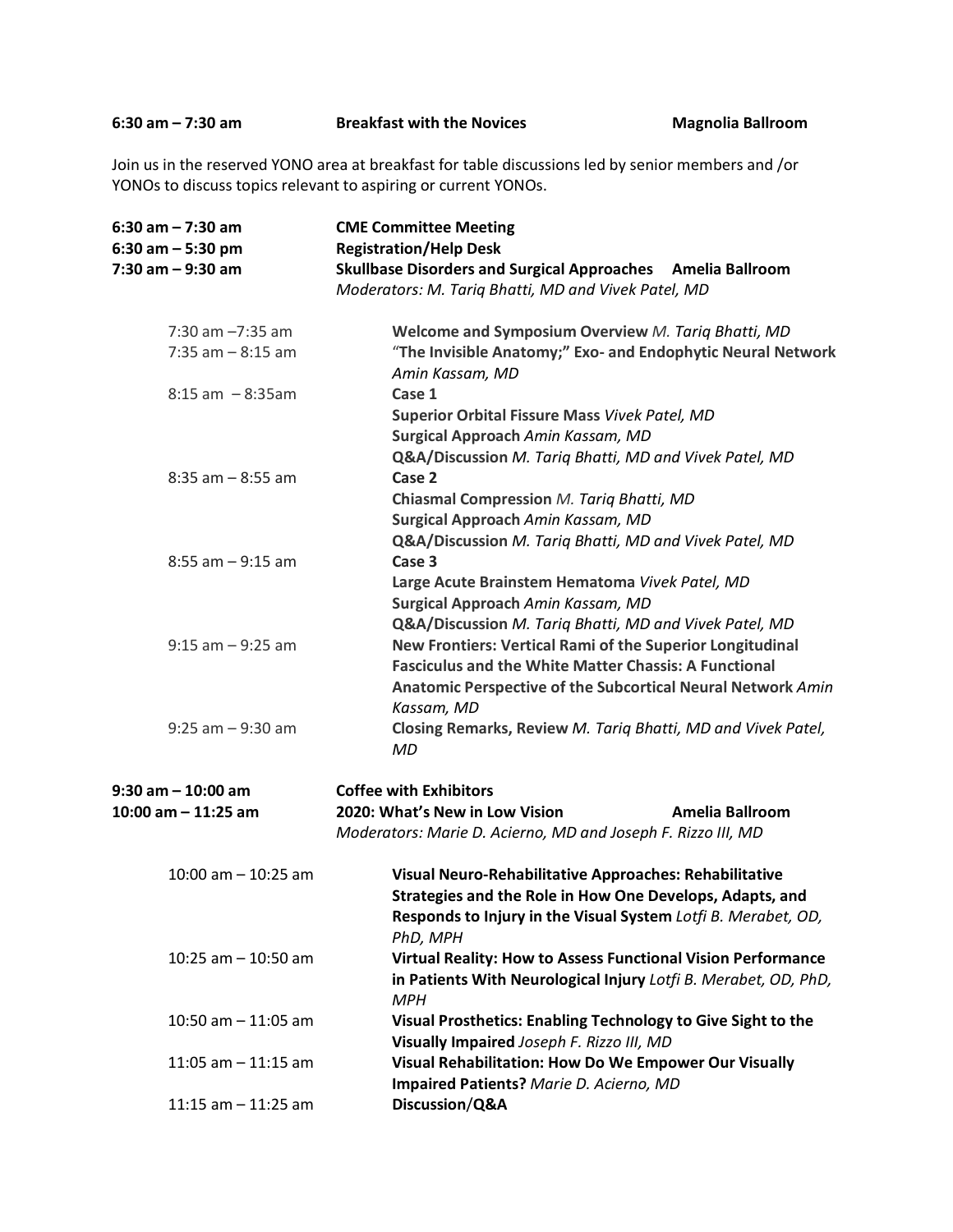| 11:25 am $-$ 12:00 pm                                                                           | Jacobson Lecture: Optic Neuritis: Past,<br><b>Present and Future</b><br>Speaker: Steven Galetta, MD                                                               | <b>Amelia Ballroom</b>     |
|-------------------------------------------------------------------------------------------------|-------------------------------------------------------------------------------------------------------------------------------------------------------------------|----------------------------|
| 12:00 pm $-$ 12:15 pm<br>12:00 pm $-$ 12:05 pm<br>12:05 pm $-$ 12:15 pm<br>12:15 pm $-$ 1:15 pm | <b>Announcements/NOVEL Updates</b><br>Announcements, Valerie Biousse, MD<br>NOVEL Update, Kathleen Digre, MD<br>Lunch Break<br><b>Research Committee Luncheon</b> | Amelia Ballroom            |
| 12:15 pm $-$ 1:45 pm<br>1:15 $pm - 3:15$ pm                                                     | <b>3D Anatomy</b><br>Moderators: M. Tariq Bhatti, MD and Vivek Patel, MD                                                                                          | Amelia Ballroom            |
| 1:15 $pm - 3:15$ pm                                                                             | <b>3D Anatomy</b> , Amin Kassam, MD                                                                                                                               |                            |
| $3:30$ pm $-5:15$ pm                                                                            | <b>Skullbase Surgical Approaches. "Live"</b><br>Dissection, Amin Kassam, MD                                                                                       | <b>Cumberland Ballroom</b> |
| 6:30 pm $-$ 12:00 am                                                                            | <b>Banguet</b>                                                                                                                                                    | Amelia Ballroom            |

Join colleagues for a fun, casual evening of socializing, dining and dancing at the NANOS Annual Banquet! This event is complimentary for registered attendees; guests must purchase a ticket.

## **Thursday, March 12**

| $6:30$ am $-7:30$ am<br>$6:30$ am $-7:30$ am                   | <b>Breakfast</b><br><b>Breakfast with the Novices</b>                                                                                                                      | <b>Magnolia Ballroom</b><br><b>Magnolia Ballroom</b> |
|----------------------------------------------------------------|----------------------------------------------------------------------------------------------------------------------------------------------------------------------------|------------------------------------------------------|
| YONOs to discuss topics relevant to aspiring or current YONOs. | Join us in the reserved YONO area at breakfast for table discussions led by senior members and /or                                                                         |                                                      |
| $6:30$ am $-12:00$ pm                                          | <b>Registration/Help Desk</b>                                                                                                                                              |                                                      |
| $7:30$ am $-9:30$ am                                           | <b>New Treatments in Neuro-Ophthalmology-</b><br>2020 Trends                                                                                                               | <b>Amelia Ballroom</b>                               |
|                                                                | Moderators: Brad Katz, MD, PhD and Ahmara Ross, MD, PhD                                                                                                                    |                                                      |
| $7:30$ am $-7:50$ am                                           | New Paradigm for the Treatment of Thyroid Eye Disease, Prem<br>Subramanian, MD, PhD                                                                                        |                                                      |
| $7:50$ am $-8:10$ am                                           | Neuro-Ophthalmic Consequences of Immune Therapy, Lynn<br>Gordon                                                                                                            |                                                      |
| $8:10$ am $-8:35$ am                                           | <b>Optic Nerve Regeneration: the Future (Principles; Explanation</b><br>of How It Works and Areas of Research Including Electrical<br>Stimulation), Kim Gokoffski, MD, PhD |                                                      |
| $8:35$ am $-9:00$ am                                           | Is It Time for Stem Cell Treatment? Y. Joyce Liao, MD, PhD                                                                                                                 |                                                      |
| $9:00$ am $-9:30$ am                                           | Gene Therapy: What Is It Used For? - Review Existing<br><b>Approved Treatments in General and Highlight Eye/Optic</b><br>Nerve - Patrick Yu-Wai-Man, MD, PhD               |                                                      |